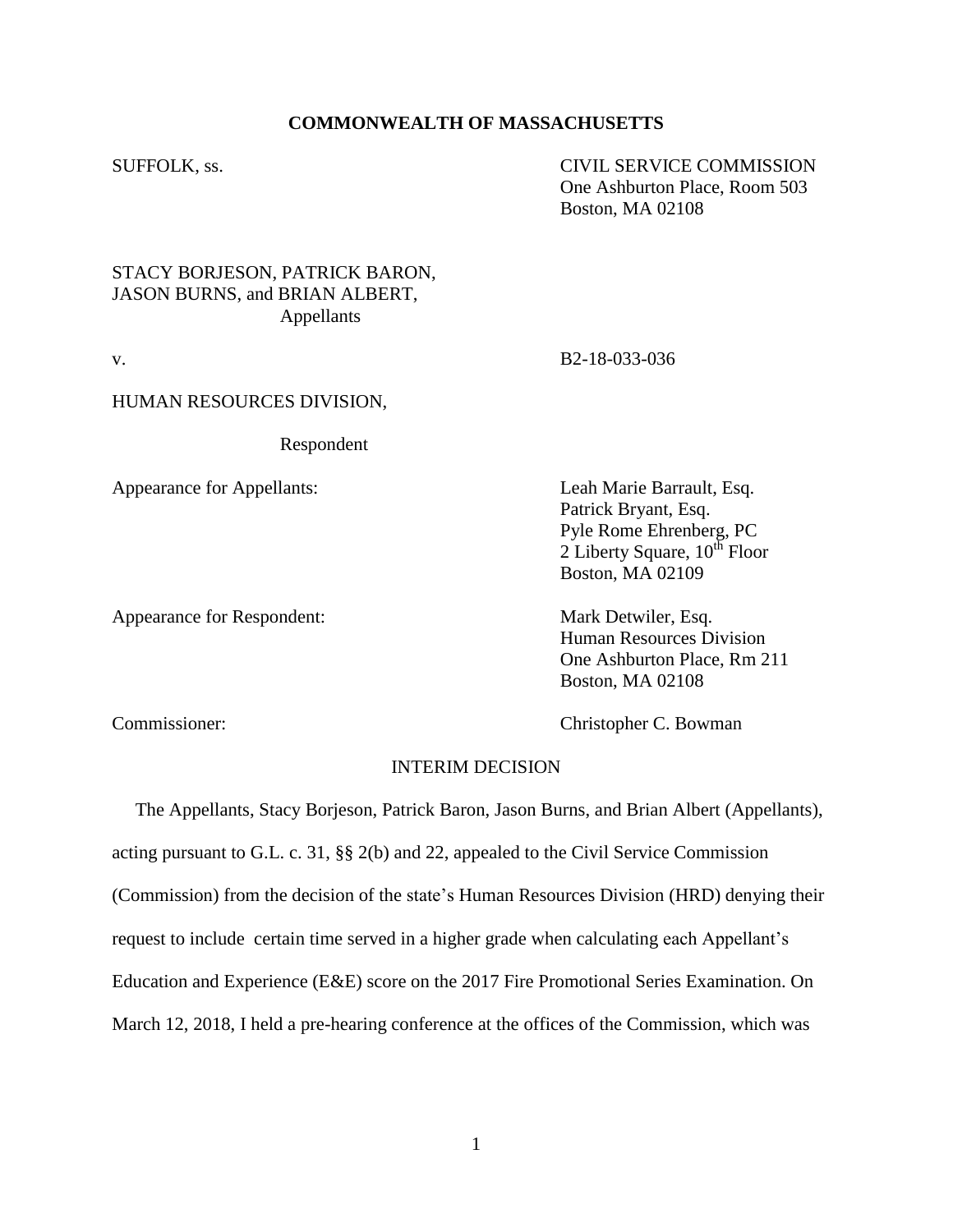followed by a full hearing at the same location on May 4, 2018 and June 1, 2018.<sup>1</sup> The full

hearing was digitally recorded and both parties received a CD of the proceeding.<sup>2</sup> On July 10,

2018, the parties submitted post-hearing briefs in the form of proposed decisions.

# **FINDINGS OF FACT:**

Based on the documents submitted and the testimony of the following witnesses:

# *Called by HRD:*

 $\overline{a}$ 

- Adele Jean, Exam Developer for the Human Resources Division;
- Regina Caggiano, Civil Service Director for the Human Resources Division;

# *Called by the Appellants:*

- Brian Albert, Fire Lieutenant, Cambridge Fire Department;
- James McDonald, Retired Fire Chief, Lynn Fire Department;

and taking administrative notice of all matters filed in the case and pertinent statutes, regulations, case law and policies, and reasonable inferences from the evidence, a preponderance of evidence establishes the following findings of fact:

1. HRD is responsible for the major human resources functions of the state. HRD is responsible for a number of functions, including overseeing and administrating the state's civil service

laws through the civil service unit. The civil service unit is further broken down into two

smaller units, the test development and test administration unit. (Jean Testimony)

2. HRD is responsible for the development and administration of civil service examinations for public safety positions. This includes the administration of examinations for fire service positions. (Jean Testimony)

<sup>&</sup>lt;sup>1</sup> The Standard Adjudicatory Rules of Practice and Procedure, 801 CMR §§ 1.00, *et seq.*, apply to adjudications before the Commission with Chapter 31 or any Commission rules taking precedence.

 $2<sup>2</sup>$  If there is a judicial appeal of this decision, the Plaintiff in the judicial appeal would be obligated to supply the court with a transcript of this hearing to the extent that he/she wishes to challenge the decision as unsupported by the substantial evidence, arbitrary and capricious, or an abuse of discretion. If such an appeal is filed, this CD should be used to transcribe the hearing.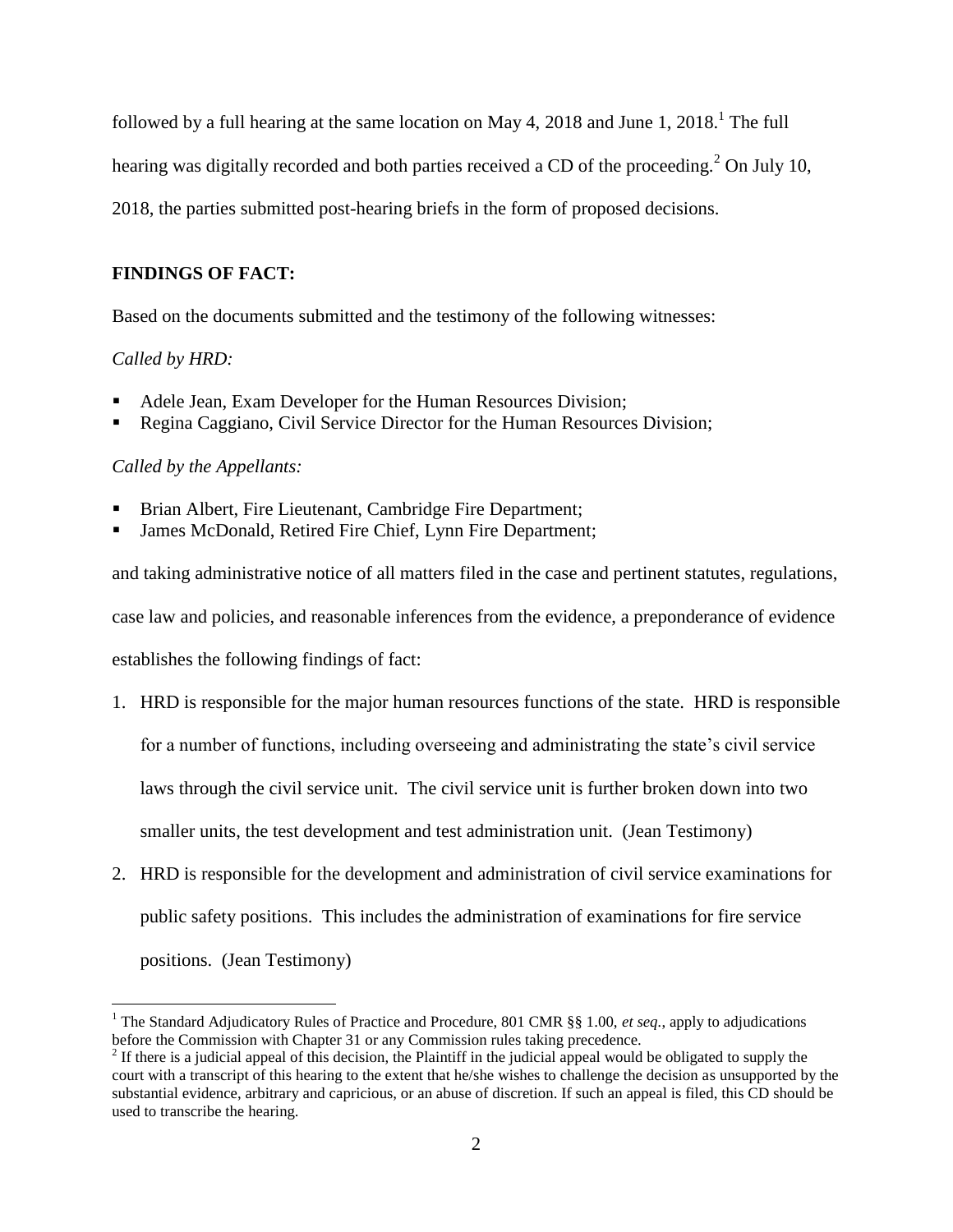- 3. Adele Jean is employed by HRD as an Exam Developer with the test developmental unit. She has been with HRD since 2004, serving first as an intern and next as a Program Coordinator I in the test administration unit. As an Exam Developer, Ms. Jean is responsible for creating and validating examinations to ensure that they are accurately testing the appropriate topics. In addition to the written portion of the exam, Ms. Jean also creates and validates the Education and Experience portions of the exams. (Jean Testimony)
- 4. Regina Caggiano was at all relevant times related to these appeals employed as the Deputy Director of Civil Service for HRD. In this role she oversees the civil service unit, including both test development and test administration, and provides guidance and direction to all the various civil service appointing authorities throughout the Commonwealth, including the 107 fire departments in the civil service system. (Caggiano Testimony)
- 5. Appellant Stacy Borjeson holds the rank of Firefighter for the City of Lynn Fire Department. She took and passed the promotional examination for Fire Lieutenant administered by HRD on November 18, 2017. (Exhibit 5)
- 6. Appellant Patrick Baron holds the rank of Firefighter for the City of Worcester Fire Department. He took and passed the promotional examination for Fire Lieutenant administered by HRD on November 18, 2017. (Exhibit 5)
- 7. Appellant Jason Burns holds the rank of Firefighter for the City of Fall River Fire Department. He took and passed the promotional examination for Fire Lieutenant administered by HRD on November 18, 2017. (Exhibit 5)
- 8. Appellant Brian Albert holds the rank of Lieutenant for the City of Cambridge Fire Department. He took and passed the promotional examination for Fire Captain administered by HRD on November 18, 2017. (Mr. Albert and Exhibit 5)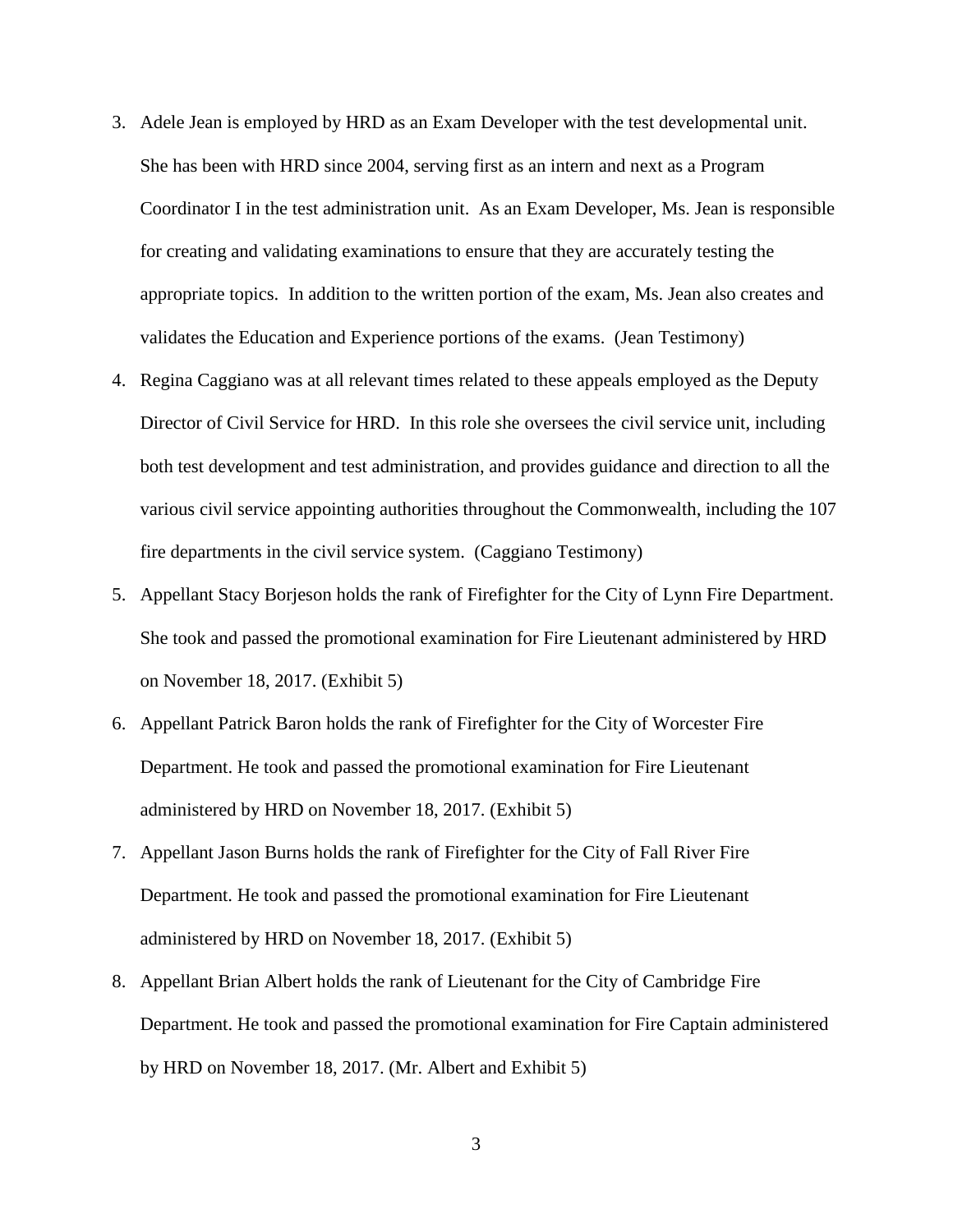- 9. There are three ways to fill a promotional vacancy under the civil service law. These are permanent promotion, temporary after certification promotion, and provisional promotion. (Caggiano Testimony).
- 10. A temporary after certification appointment is used to fill a temporary vacancy when an eligible list exists for a title. The appointing authority may select one individual from the top three on the list, and this appointment can last for the duration of a vacancy. (Caggiano Testimony).
- 11. A provisional appointment is a method used to fill a temporary vacancy when no eligible list exists. Using this process, an individual who is permanent in the next lower title may be appointed for the duration of the vacancy. (Caggiano Testimony).
- 12. Both of these processes are detailed on the HRD website . In addition, each process was explained to every appointing authority in 2009 during the delegation process. (Caggiano Testimony).
- 13. Acting appointments are not specifically recognized in Massachusetts General Law Chapter 31 (Civil Service Statute) and are generally a contractual term used to describe appointments made to fill vacancies in an officer rank with employees in the next highest rank for short periods of time. Examples of when a Department would appoint an employee to work in an acting capacity can include when an officer is out on sick leave, short-term injury leave, vacation leave, etc. (Caggiano and McDonald Testimony)
- 14. The Fire Promotional Service Examination is made up of a written component, which accounts for 80% of an applicant's score, and an education and experience (E&E) component, which accounts for 20% of an applicant's score. (Exhibit 5)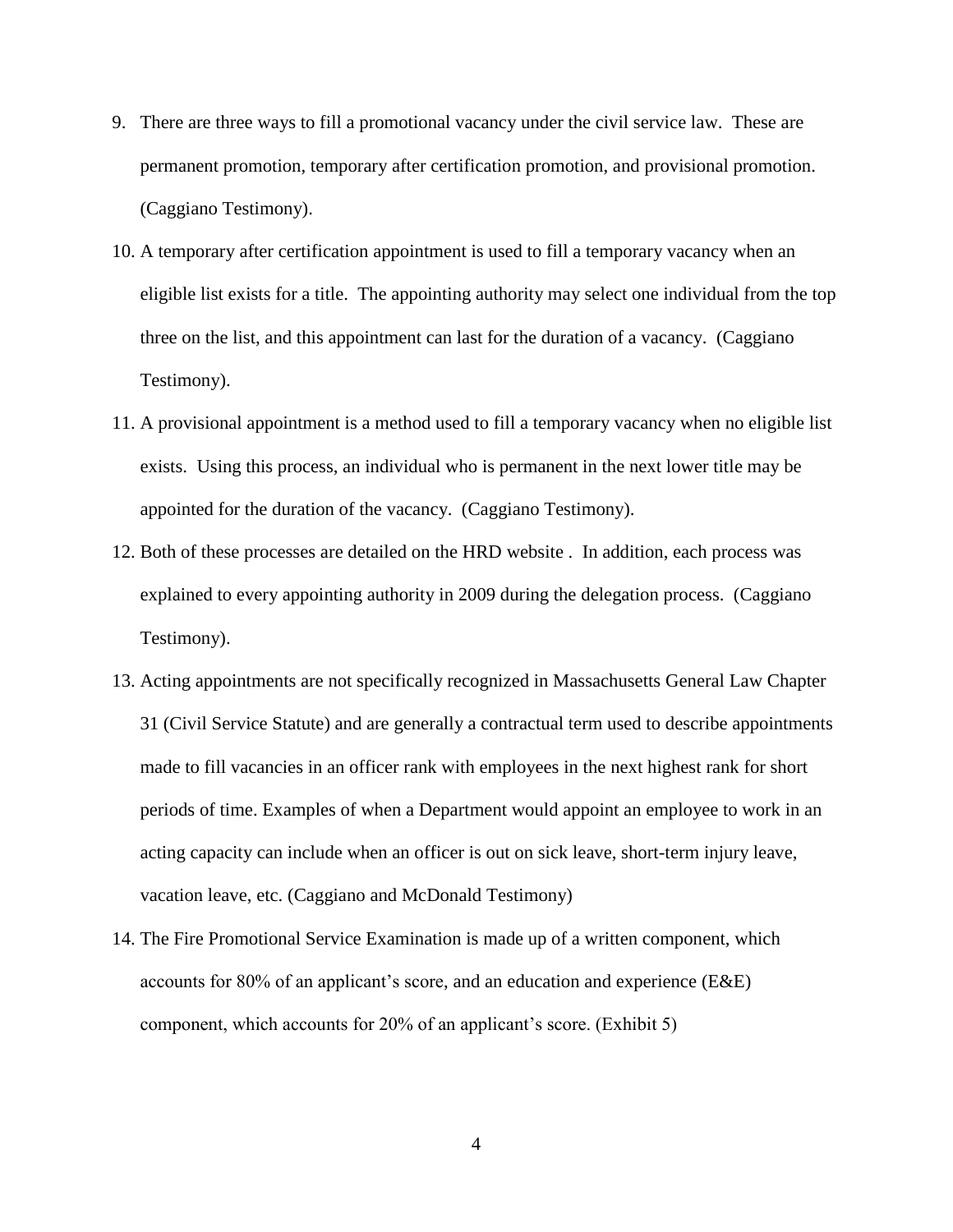- 15. In 2009, HRD delegated authority to make promotional appointments to the appointing authority. Since such delegation, when an appointing authority makes a promotion they do not have to submit any documents to HRD, rather they are only required to keep promotional documents on file. (Caggiano Testimony)
- 16. An applicant's E&E calculation is impacted by, among other things, the time an applicant served in a higher rank either as a provisional, temporary after certification, or, at least prior to the 2017 exam, acting appointment. (Caggiano and McDonald Testimony; Exhibit 5)
- 17. Applicants are required to submit an employment verification form to HRD along with their application that listed their total time served in a higher rank and under what designation (provisional, or temporary after certification, acting) the applicant was serving. Prior to the 2017 exam, the application listed time served in a higher rank as: permanent, temporary or *acting*. Appointing authorities are required to verify the time the applicant claimed to be serving in the higher rank by signing the employment verification form. Other than the appointing authorities' signature on the employment verification form, HRD takes no additional steps to verify that an applicant has actually served in the position listed on the form. (Caggiano Testimony)
- 18. Since at least 1997, and presumably for decades before then, HRD included the time served as an "acting" appointment when calculating an applicant's E&E score. (Caggiano and McDonald Testimony)
- 19. When a firefighter serves in an acting position they are expected to perform the same duties as a provisional, temporary or permanent employee serving in that rank. Retired Fire Chief James McDonald of the Lynn Fire Department testified to the job descriptions for Lieutenants and Captains in the Lynn Fire Department and explained that when an individual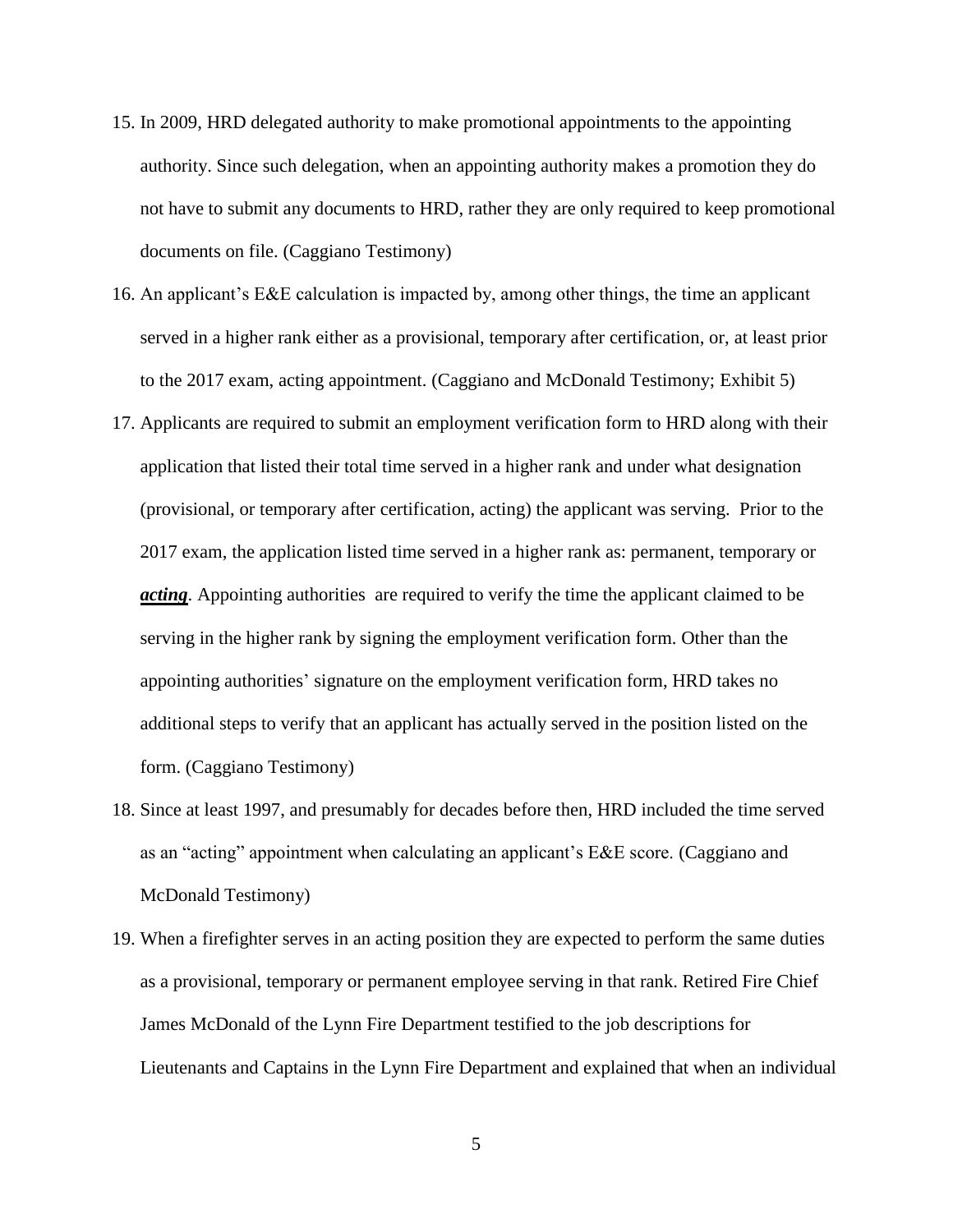is serving in an acting Lieutenant or acting Captain capacity the person performs the same exact duties as the permanent, provisional and temporary firefighters promoted to those ranks from certification lists for Lieutenants and Captains. (McDonald Testimony)

- 20. Appellant Albert explained similar circumstances to Lynn exist in Cambridge, where he works; when a firefighter served in an acting capacity he or she performed the same duties as the employee holding that permanent rank. For example, a Lieutenant is responsible for performing certain administrative duties each day, including supervising roll call, entering information into a computer system, etc. In Appellant Albert's experience, when he was a firefighter serving as an acting Lieutenant, he performed all of the duties performed by a permanent Lieutenant. When responding to a fire call as an acting Lieutenant, Appellant Albert performed the same duties he currently performs as a permanent Lieutenant, such as taking down all the information regarding the call, serving as a point of contact, and acting as an incident commander during the fire call (assigning tasks to firefighters on suppressing a fire). Similarly, in Appellant Albert's experience as an acting Captain, he performed the same duties as a permanent Captain. (Albert Testimony)
- 21. In Cambridge, unless there is a permanent vacancy, the City fills all open positions through acting appointments; it has not previously filled positions with provisional or temporary from certification lists. (Albert testimony)
- 22. The parties stipulated that like Appellant Albert, each of the remaining Appellants would testify that when working in an acting capacity they perform the same duties as an employee in a permanent, provisional, or temporary from a certification list. Each Appellant also would testify that appointments to acting positions or in acting capacities are governed by their respective collective bargaining agreements. (Stipulated Fact)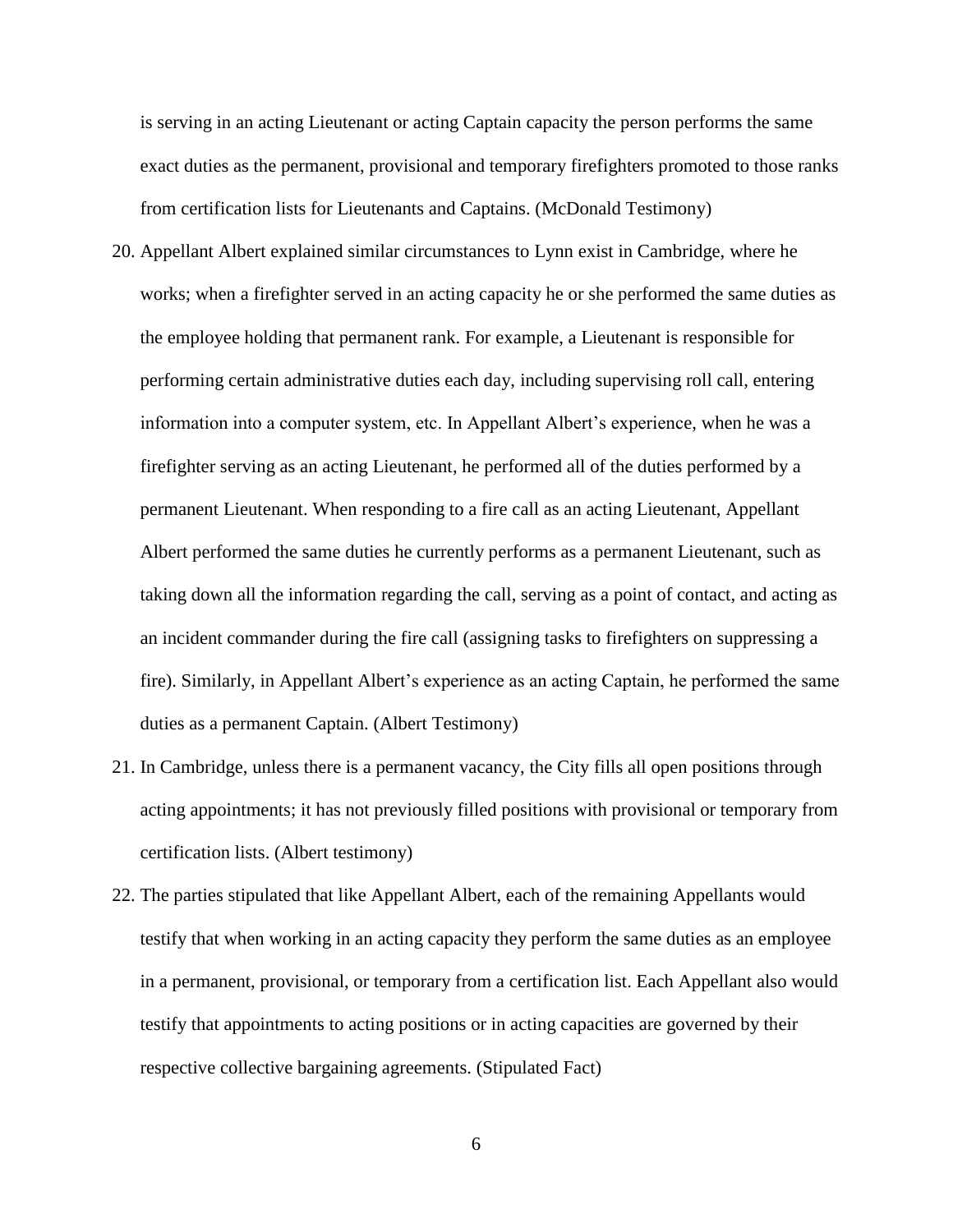- 23. Each year the members of HRD's Test Development Team meet with "Subject Matter Experts" to review the essential functions of each position, to make sure that the information on the exam accurately reflects the duties of the position being tested, and make changes as necessary. (Caggiano Testimony)
- 24. In 2014, HRD hired a new Director of Test Development and the agency began a comprehensive review of the entire test development process. (Caggiano Testimony)
- 25. In June 2017, HRD began considering changes to the E&E portion of the police promotional exams specifically with regards to the inclusion of acting time in the E&E calculation. ( Jean Testimony)
- 26. In July 2017, officials from HRD's Test Development Team met with Subject Matter Experts regarding the police promotional exam. At this meeting, HRD raised concerns with including time served as an acting appointment in the E&E calculation; HRD's concerns were based primarily around the circumstances involved in the Revere case and the understanding that acting appointments are not a recognized category under the Civil Service Statute. (Caggiano and Jean Testimony)
- 27. HRD also had concerns over the idea that it was unable to verify whether an individual in an acting capacity is actually performing the duties of the higher rank; however, representatives from HRD also noted that it is unable to verify whether an individual in a provisional or temporary after certification capacity is actually performing the duties of the higher rank. HRD does not go to any Fire or Police Departments to assess whether applicants are performing any of the duties of the rank they claim to be appointed to, whether in a provisional, temporary, acting, or permanent capacity. (Caggiano and Jean Testimony)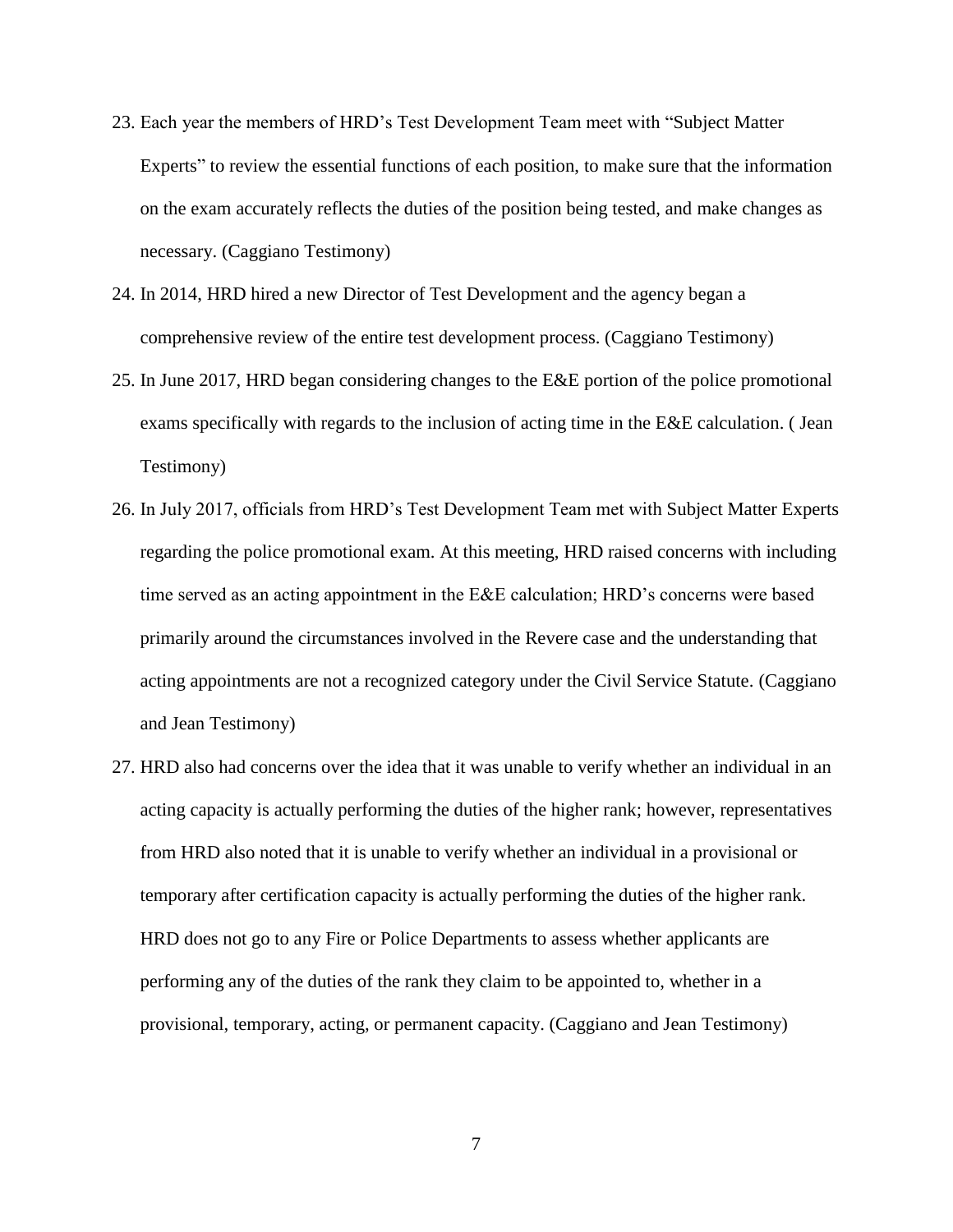- 28. HRD decided that acting time would no longer be included in calculating E&E scores and did not include acting time for the 2017 Police Promotional Examination, which took place in September 2017. (Caggiano and Jean Testimony)
- 29. In September 2017, HRD met with the Subject Matter Experts for the fire promotional exam. The Subject Matter Experts included Chiefs and Deputy Chiefs from undisclosed Departments. At this meeting there was a similar discussion as with the police Subject Matter Experts regarding the removal of acting time from the E&E calculation. It was decided that since acting time would no longer be counted for the police examination and based on HRD's concerns with verifying acting time, acting time would not be included in calculating E&E scores for the 2017 Fire Promotional Series Examination. (Jean Testimony)
- 30. In HRD's discussions with the Subject Matter Experts for police and fire, it was never expressed to the Subject Matter Experts that the elimination of acting time could have an impact on the rank of an applicant on a certified Civil Service list. (Jean Testimony)
- 31. HRD did not reach out to representatives of firefighters who would be sitting for exams, such as Professional Firefighters of Massachusetts, about its proposal to change experience calculations. (Caggiano and Jean Testimony)
- 32. Acting time was not considered in the E&E calculation for the 2017 Fire Promotional Series Examination. (Exhibit 7)
- 33. The only notice HRD provided to test takers that acting time would no longer be counted as part of the E&E calculation came in the instructions for the exam, which provided that only temporary after certification and provisional time would be counted in calculating an applicant's E&E score and to "Please note that acting time is not 'temporary after certification' or 'provisional' service." (Exhibit 7 and Jean Testimony)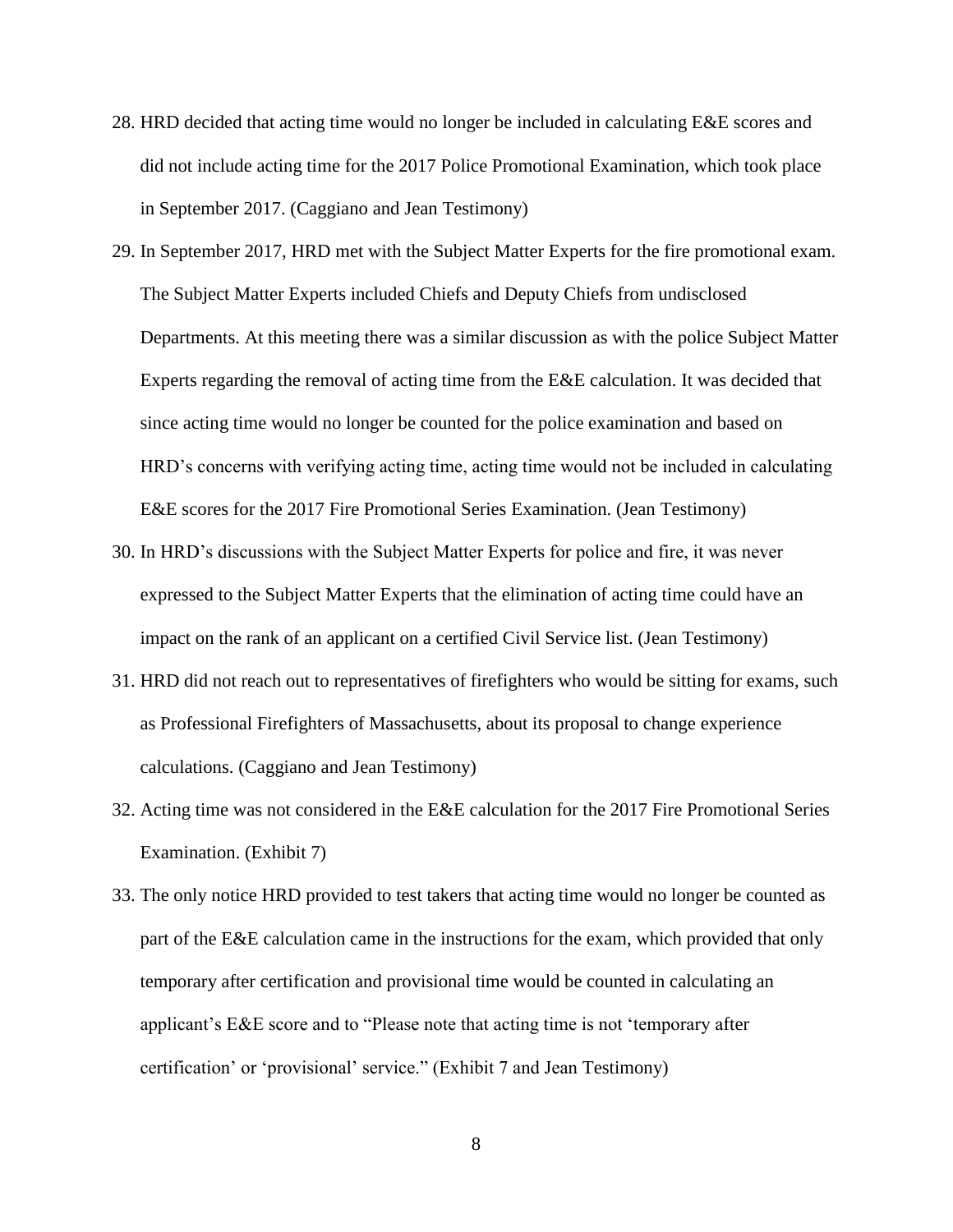- 34. Despite the instructions, each Appellant included acting time in their employment verification forms, just as they had each done for every promotional exam they took prior to 2017. Appellants' applications also included records produced by the respective appointing authority detailing the amount of acting time each Appellant had on record. The respective appointing authority signed each of the Appellants' employment verification forms, verifying that each Appellant worked in an acting capacity for the amount of time claimed. (Exhibit 5 and Albert Testimony)
- 35. On or around January 18, 2018, Appellants received their scores for the 2017 Fire Promotional Series Examination via electronic mail. In the e-mail, each Appellant received notice that their E&E score had been adjusted to reflect HRD's new position that time served in an acting capacity would not be considered in calculating an applicant's E&E. The e-mail received by each Appellant included a recalculation of their E&E score along with the statement "Acting time not creditable, must be provisional." (Exhibit 5).
- 36. On February 1, 2018, through their attorneys, Appellants filed a timely request for review with HRD regarding the recalculation of their E&E score. (Exhibit 5)
- 37. On February 23, 2018, HRD informed Appellants that, after review, the agency determined it would not adjust any of the Appellants' E&E scores. (Exhibit 7)
- 38. On or around March 2, 2018, Appellants filed an appeal with the Commission. (Stipulated Fact)

#### *Legal Standard*

 The fundamental purpose of the civil service system is to guard against political considerations, favoritism, and bias in governmental hiring and promotion. The Commission is charged with ensuring that the system operates on "[b]asic merit principles." Mass. Assn. of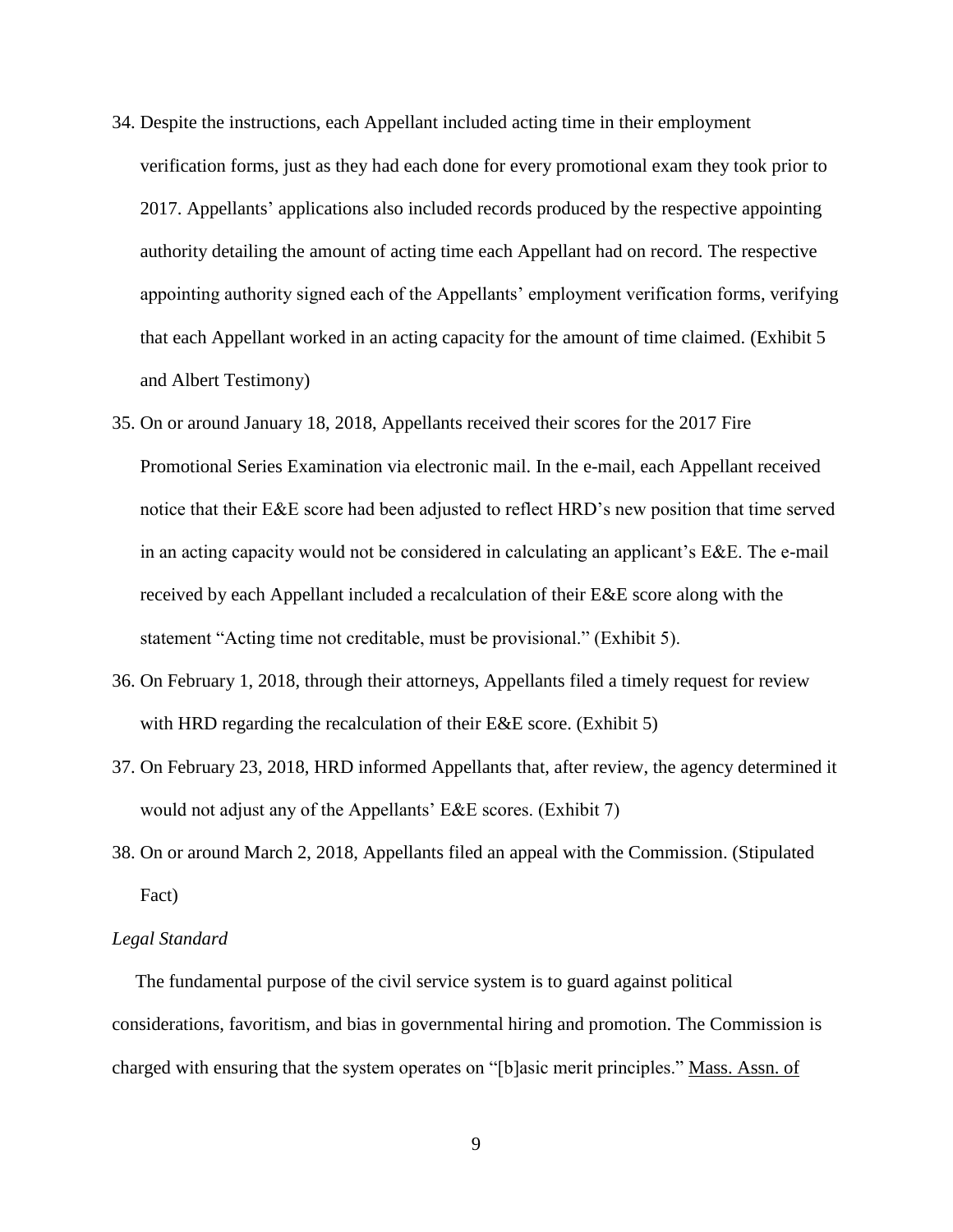Minority Law Enforcement Officers v. Abban, 434 Mass. 256, 259 (2001), citing City of Cambridge v. Civil Serv. Comm'n., 43 Mass.App.Ct. 300, 304 (1997). "Basic merit principles," means, among other things, "assuring fair treatment of all applicants and employees in all aspects of personnel administration . . ." and protecting employees from "arbitrary and capricious actions." G.L. c. 31, § 1. "A decision is arbitrary and capricious when it lacks any rational explanation that reasonable persons might support." Cambridge, 43 Mass. App. Ct. at 303 (internal citations omitted).

Pursuant to G.L. c. 31, § 22, HRD "determine[s] the passing requirements of examinations." That section of the statute also states that "[i]n any competitive examination, an applicant **shall** be given credit for **employment or experience in the position for which the examination is held**." Id. (emphasis added). G.L. c. 31, § 3 directs that HRD shall make rules which include provisions for "open competitive and other examinations to test the practical fitness of applicants." According to the Personnel Administration Rules (PAR) promulgated by HRD, "[t]he grading of the subject of training and experience as a part of a promotional examination shall be based on a schedule approved by the administrator [HRD] which **shall include credits for elements of training and experience related to the position for which the examination is held**." PAR .06(1)(b) (emphasis added).

 The Commission has consistently deferred to HRD's discretion in designing and administering competitive civil service examinations. As stated in Carroll v. Human Resources Div, 27 MCSR 157 (2014):

> There can be little doubt that the cited [civil service] statutes reflect a Legislative intent to endow HRD with considerable discretion in crafting, administering and scoring examinations, as well as crediting education as part thereof."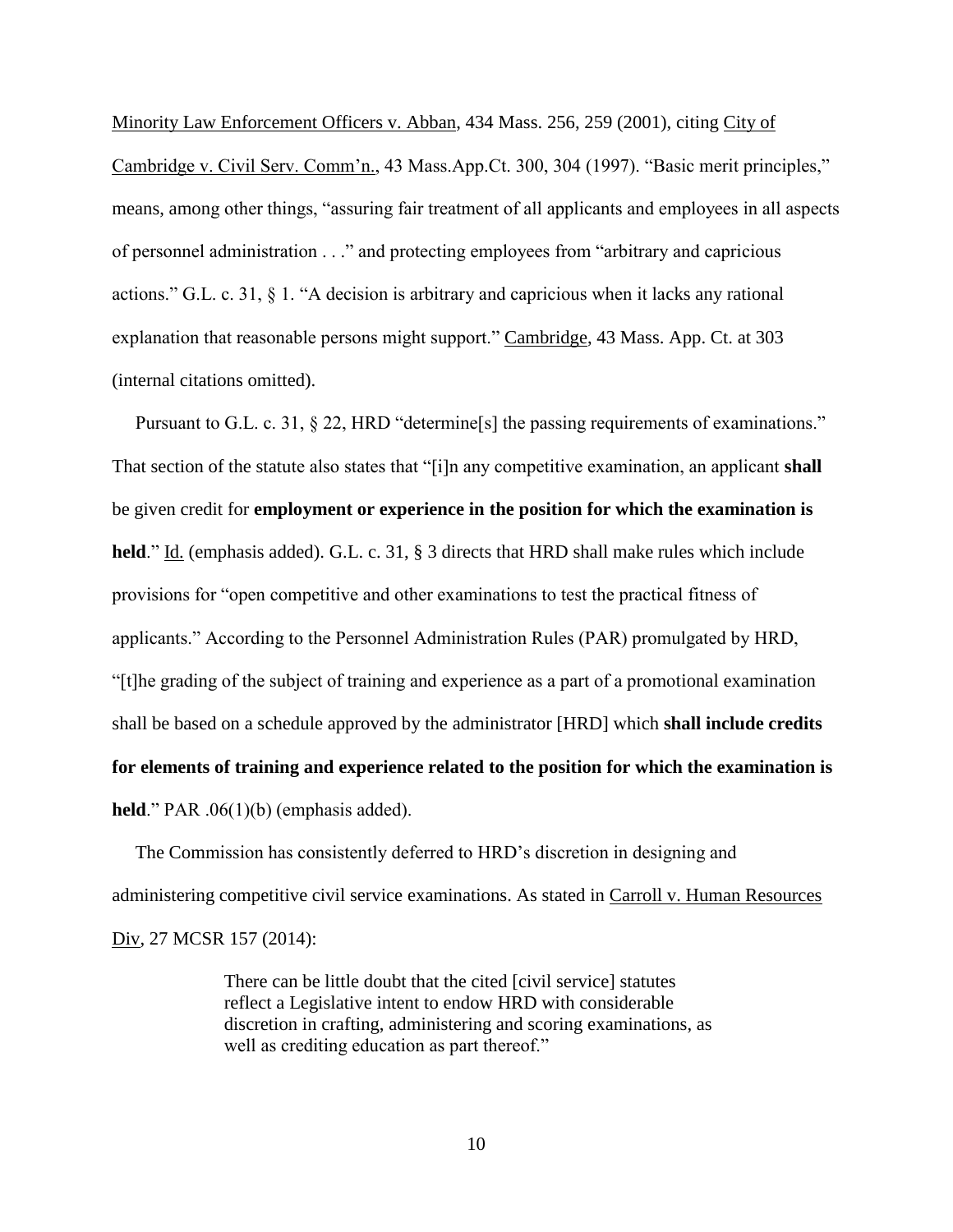Id. 27 MCSR at 161-162 and cases cited. See also Merced v. Human Resources Div, 28 MCSR 396 (2015) (affirming HRD's requirement that university teaching credit required faculty status of adjunct professor or higher); Cataldo v. Human Resources Div, 23 MCSR 617 (2010) (noting HRD's broad authority to determine the "type and weight" given to training and experience). While HRD's discretion is not unfettered, so long as the rule has been clearly established, it is reasonable and firmly grounded in common sense, and HRD has uniformly applied it, the Commission will not disturb HRD's rational judgment in matters that directly involve its technical expertise in the administration of examinations. E.g., Clarke v. Boston Police Dep't., CSSC No. B2-15-58, 29 MCSR 1 (2016); Merced v. Human resources Division, 28 MCSR 396 (2015).

#### *Analysis*

 To provide context for the issues related to these appeals, a brief overview of the civil service promotional process and the practice of civil service employees serving in a higher grade for a limited period of time is warranted.

 In order to appear on an "eligible list" of candidates who are eligible for a permanent or temporary promotional appointment, a civil service employee takes and passes a promotional examination. Once that occurs, her name would appear on the eligible list (i.e. – Fire Lieutenant) for a set period of time, which is often two (2) years. If, during the life of that eligible list, a civil service community seeks to make a permanent or temporary promotional appointment, that community must create a certification of names from the eligible list, and then promote someone from within the top three (3) ranked candidates willing to accept the promotional appointment. If there is no eligible list in place, or the list contains less than three (3) names, which is known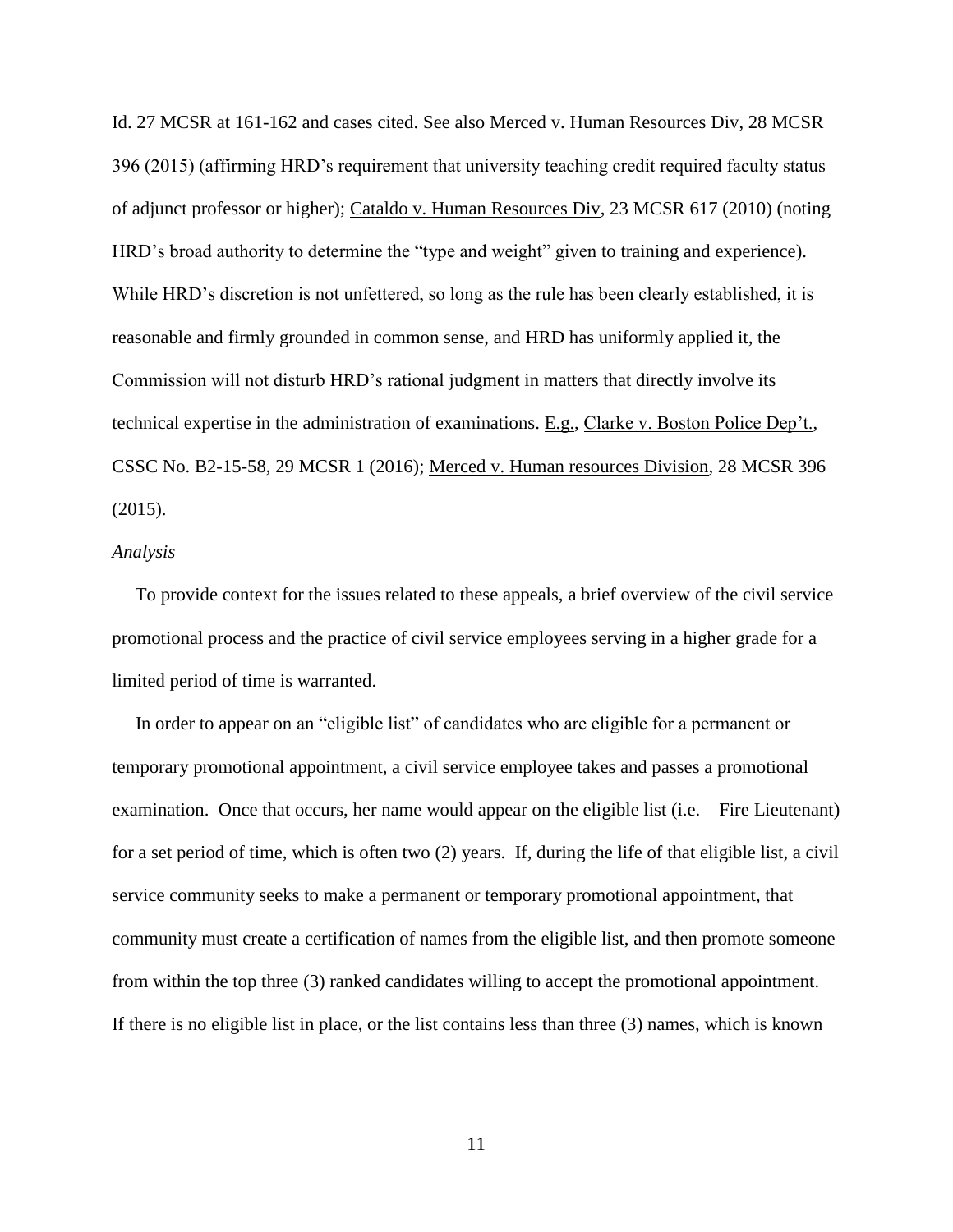as a "short list", the community may make a "provisional" promotional appointment, which ends upon the establishment of a new eligible list.

 For decades, civil service communities have also relied on provisions in local collective bargaining agreements (CBAs) to have employees working in a higher grade for a limited period of time.

The following are two (2) examples:

#### Example 1 – "Acting, out-of-grade appointments"

 A Fire Lieutenant is out injured for six (6) months. At the time of his/her injury, there is an eligible list in place with at least three (3) names of firefighters seeking promotion to Lieutenant. Instead of making a "temporary promotional appointment" and having one of the top three candidates certified from the eligible list perform the duties and responsibilities of the Fire Lieutenant position for six (6) months, the community, relying on provisions in the CBA, has the "senior person" in a group or station perform the duties and responsibilities of the Fire Lieutenant, regardless of whether he/she is one of the top three candidates on a civil service eligible list or Certification. In short, while this "senior person" does perform the duties and responsibilities of the higher position for the six (6)-month period, the civil service law states that the community should have had a different person, someone who is on the "top three" on the eligible list or Certification, perform those duties after receiving a temporary promotional appointment for a six (6)-month period.

 Quite often, there is agreement among management and the employees that the provisions in the CBA are a better practice for filling short-term vacancies such as this, and the practice is never challenged via an appeal to the Civil Service Commission. When the practice is challenged, however, the Commission, consistent with precedent-setting judicial decisions, has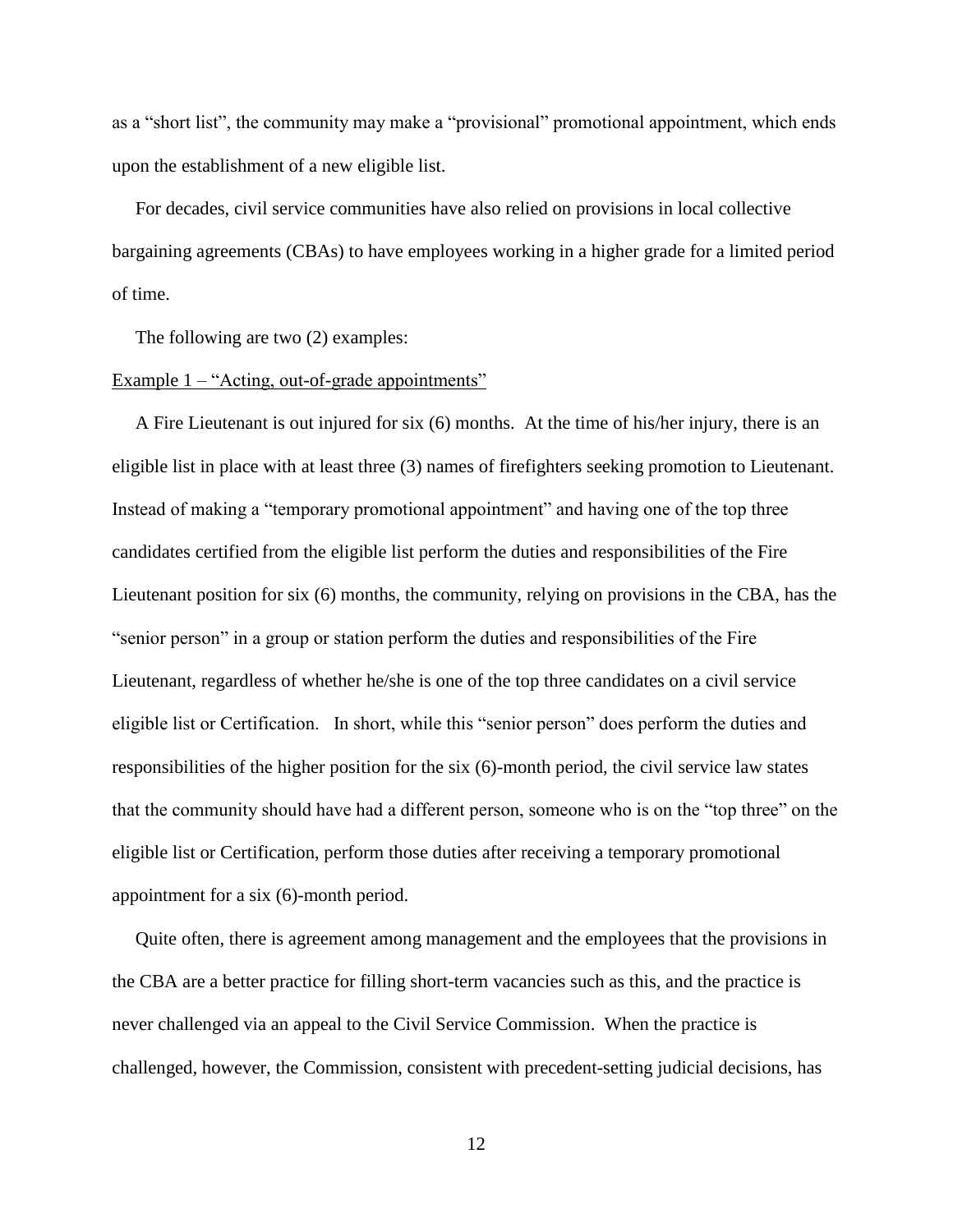ruled that these "acting, out-of-grade appointments" are not consistent with civil service law and orders the community to adhere to the civil service law, as opposed to the CBA provisions. The Commission has never, however, ruled that the persons serving via the CBA provisions (i.e. – the "senior person" in the group or fire station) was not performing the duties and responsibilities of the higher positions. Rather, the net effect of the Commission's orders has typically meant that, on a going forward basis, a different person (i.e. – one of the "top three" on the eligible list / Certification) should perform the duties and responsibilities of that higher position.

#### Example 2 – Routine coverage

 A Fire Lieutenant is on vacation for two (2) weeks. Relying on provisions in the CBA, the civil service community has the "senior person" (i.e. – senior firefighter) in a group or station perform the duties and responsibilities of the Fire Lieutenant for this two (2)-week period.

 The Commission has found that the provisions in the CBA regarding this routine coverage does not conflict with the civil service law as there is no actual vacancy which requires a civil service appointment. Again, however, the Commission has never questioned that the "senior person" (firefighter) was indeed performing the duties and responsibilities of the Fire Lieutenant while he/she was on vacation.

 For decades, HRD has provided applicants on promotional examinations with E&E credit in both of the above-referenced examples, effectively grouping them both into a category of acting promotional appointments. During this most recent promotional examination process, HRD abruptly ended this practice, effectively telling candidates that HRD would no longer recognize the work performed in a higher grade unless it was classified as a permanent, temporary or provisional appointment under the civil service law. While HRD's actions may have been a well-intentioned attempt to encourage appointing authorities to end the practice of "acting, out-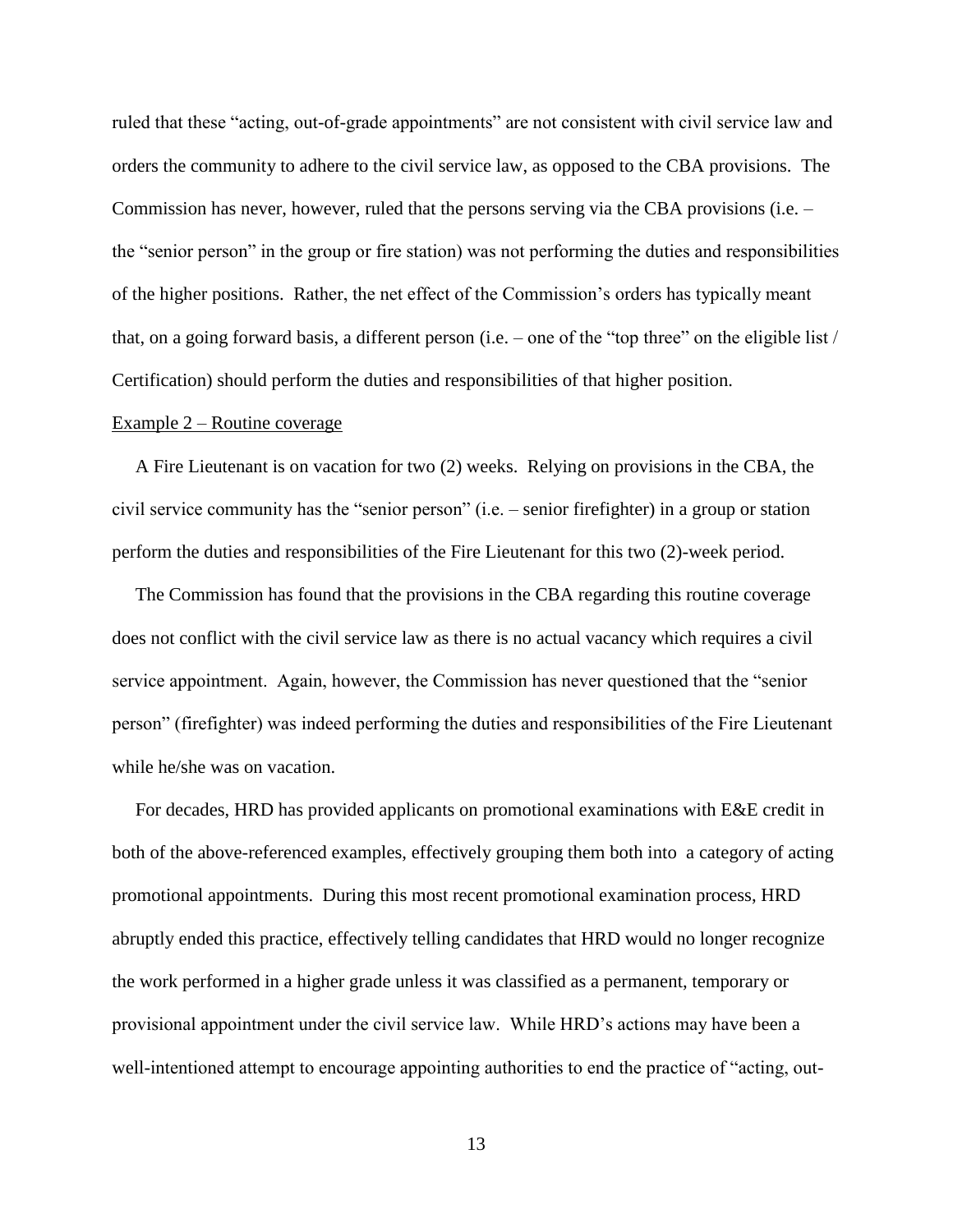of-grade appointments", the end result, as described in more detail below, was to erroneously deprive the exam applicants (i.e. – firefighters) of the E&E credit they should receive for time actually served performing the duties and responsibilities in a higher grade.

 I carefully reviewed and considered the parties' arguments, including those offered by HRD regarding why these appeals should be denied.

 First, HRD argues that the Commission "has resolutely condemned the use of acting time", presumably in an effort to show that HRD's decision to end a decades-long practice of recognizing acting time for E&E purposes is justified. There are multiple problems with that argument including the following. Generally, as referenced above, the Commission has long held that *appointing authorities* run afoul of the civil service law when they fill vacancies, generally defined by the Commission as positions not filled by the incumbent for thirty or more days. In response, the Commission has generally required the *appointing authority* to take remedial action to end the practice of these "acting, out-of-grade appointments on a *goingforward* basis. Here, HRD, by its actions, has penalized the *employees* who work for these appointing authorities and done so in a rather draconian manner that *retroactively* eliminates credit for *years* of acting time already served by these employees prior to the change. HRD's actions here, arguably, could have been more defensible had they determined that, on a goingforward basis, time served in an "acting, out-of-grade" capacity on or after 2017 would no longer be counted toward E&E in promotional examinations. Instead, HRD, based on a limited review, as discussed in more detail below, effectively erased years of service performed by firefighters in a higher grade. That is precisely the type of arbitrary and capricious action that the Commission is here to guard against. Further, as referenced above, the Commission does not consider time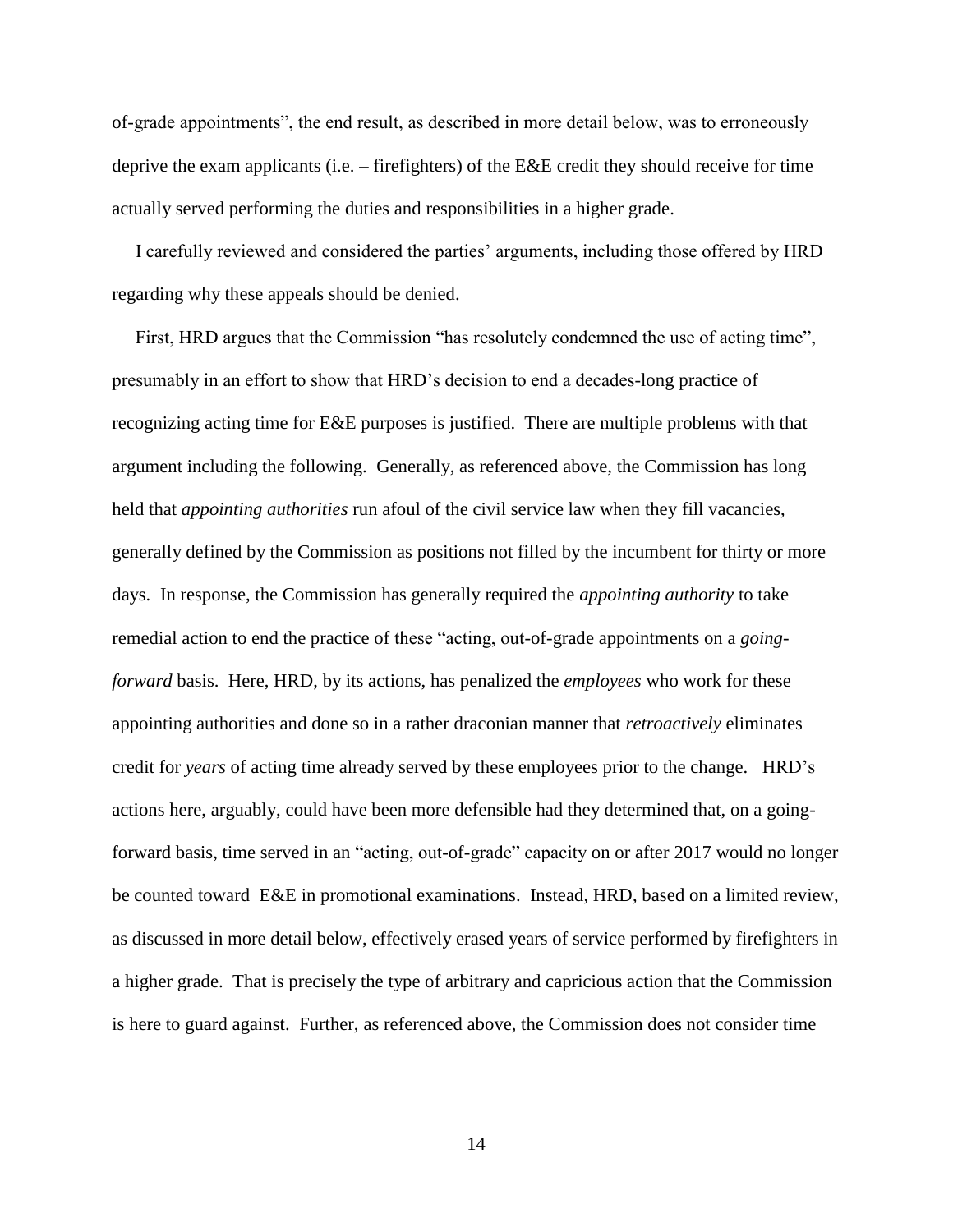served in a higher title for reasons related to "routine coverage" to be a violation of civil service law and the time served should be credited.

 Second, HRD, to support its decision here, points to the Personnel Administration Rules, which state in relevant part that: "... time spent by an employee 'acting' in a position is not recognized unless such employee was temporarily appointed to the position." That language was actually added to the PARs on March 15, 2010. Given that seven (7) years elapsed between the insertion of that language and HRD's decision here, I infer that HRD never intended that PAR change to alter how it calculated E&E for promotional examinations.

Third, HRD argues that the Appellant cannot prove that HRD "has acted unlawfully". G.L. c.

31, s. 2(b) actually states in relevant part that:

"No person shall be deemed to be aggrieved under the provisions of this section unless such person has made specific allegations in writing that a decision, action, or failure to act on the part of the administrator was in violation of this chapter, the rules *or basic merit principles* promulgated thereunder and said allegations shall show that such person's rights were abridged, denied, or prejudiced in such a manner as to cause actual harm to the person's employment status." (emphasis added)

G.L. c. 31, s. 1 defines basic merit principles as:

 …(a) *recruiting, selecting and advancing of employees on the basis of their relative ability, knowledge and skills* including open consideration of qualified applicants for initial appointment; (b) providing of equitable and adequate compensation for all employees; (c) providing of training and development for employees, as needed, to assure the advancement and high quality performance of such employees; (d) retaining of employees on the basis of adequacy of their performance, correcting inadequate performance, and separating employees whose inadequate performance cannot be corrected; (e) assuring fair treatment of all applicants and employees in all aspects of personnel administration without regard to political affiliation, race, color, age, national origin, sex, marital status, handicap, or religion and with proper regard for privacy, basic rights outlined in this chapter and constitutional rights as citizens, and; (f) *assuring that all employees* are protected against coercion for political purposes, and *are protected from arbitrary and capricious actions.*

In short, the Commission need not determine that HRD acted unlawfully in order to overturn

a decision by HRD. Rather, if the Commission determines that a decision by HRD was not

consistent with basic merit principles (i.e. – the decision did not result in the advancement of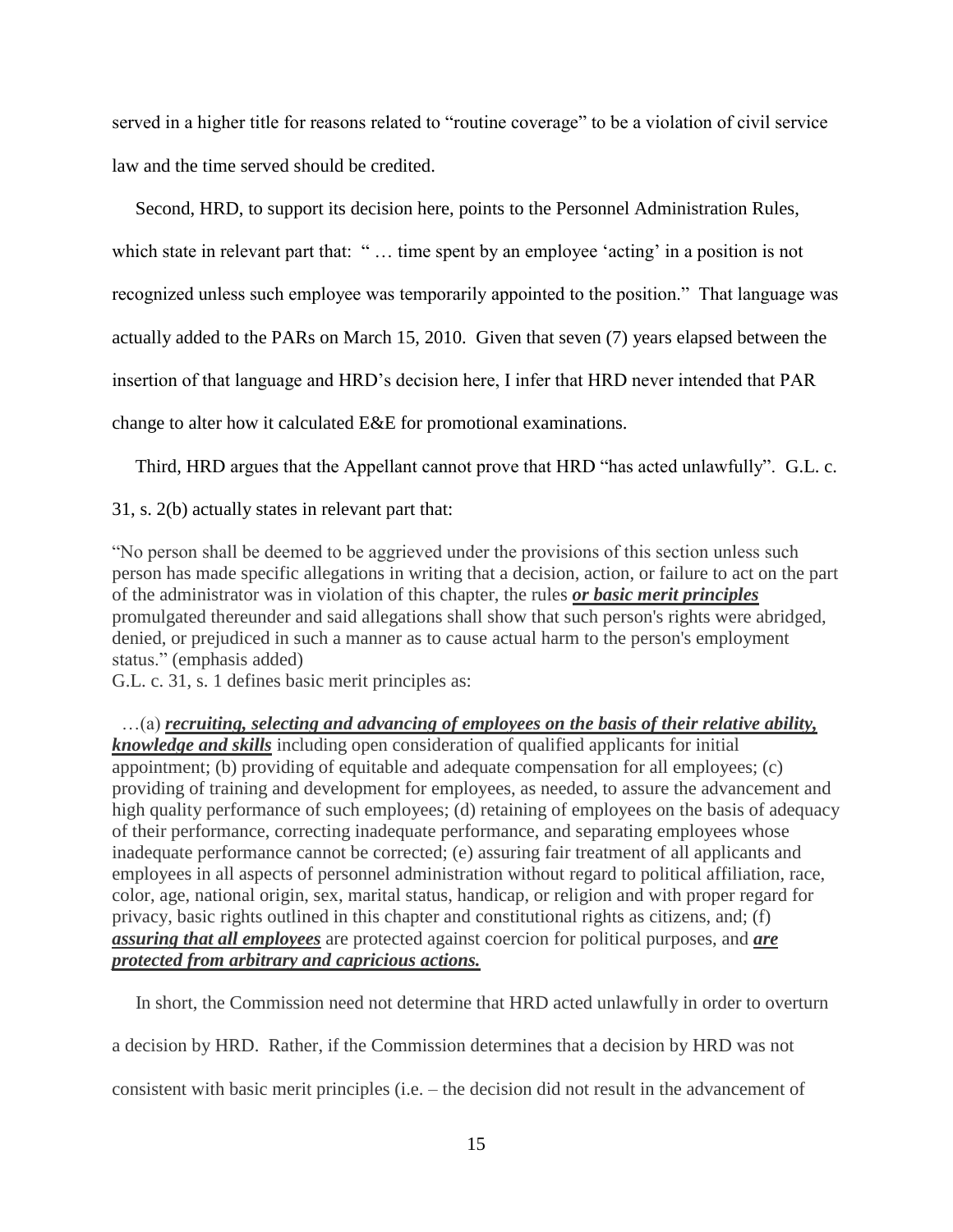employees on the basis of their relative ability, knowledge and skills and/or the decision was arbitrary and capricious), then relief by the Commission would be warranted.

 Fourth, HRD argues that " … the unrefuted facts on the record make clear that HRD took a thorough and thoughtful process before enacting a change to E&E …". Notwithstanding the high integrity and professionalism of HRD's witnesses, including the now-director of the civil service unit, HRD has *not* shown, by a preponderance of the evidence, that the review process here was "thorough and thoughtful." Rather, based on a review (and re-review) of all of the testimony provided, there appears to have been some real confusion regarding what information was presented to the subject matter experts (discussed in more detail below); and whether the SMEs were ever briefed on and/or understood that they were being asked to weigh in on a decision to retroactively eliminate credit for years of acting out of grade experience in the context of E&E. There appears to be no record of what actually occurred at these meetings, including such things as an agenda, minutes, etc. Further, HRD acknowledges that the "presentation" to the SMEs was done verbally. All of this detracts from HRD's argument that the review done here was thorough and/or thoughtful. Rather, based on a review of the testimony, I reach the inescapable conclusion that HRD, although not intentionally, implemented a sweeping change to the promotional examination process without fulling grasping the enormous implications to the career ladders of thousands of public safety employees working in civil service communities across the Commonwealth.

 Finally HRD argues that the testimony provided by Mr. Albert shows that HRD's "concerns" here are valid, as Mr. Albert testified that, when serving in a higher title in an acting capacity, he cannot issue discipline. Ironically, this Appellant's testimony is the only evidence HRD relies on to support its conclusion that E&E credit should not be given for those serving in an acting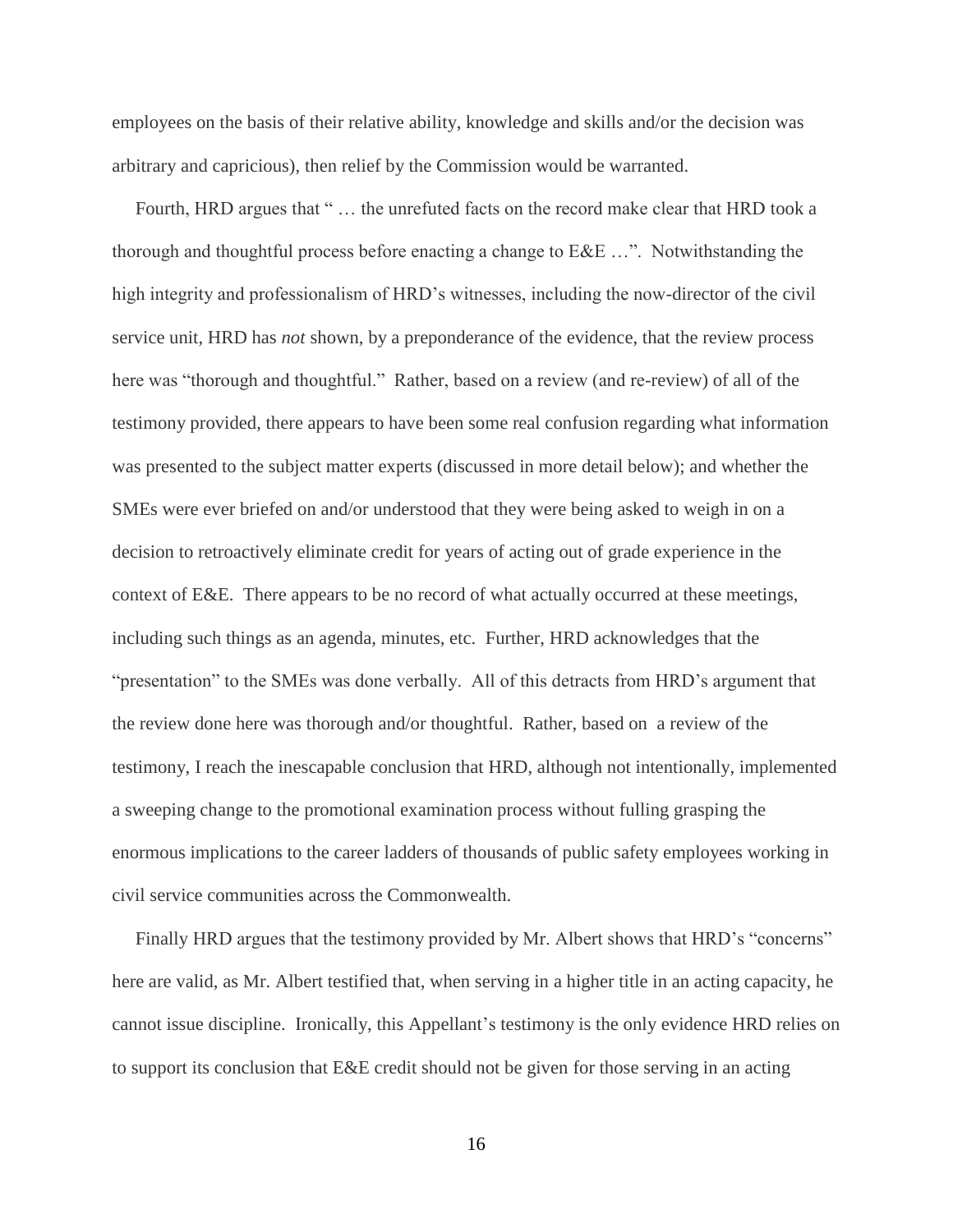capacity. That argument is not persuasive or logical. First, it is ironic that HRD must rely on testimony from one of the Appellants to validate its concerns about providing E&E to those serving in acting capacity. HRD, through its documents or witness testimony, was unable to provide any credible evidence showing that it had reviewed examples that showed distinctions between those serving in an acting capacity as opposed to temporary or provisional. Further, HRD's argument is based on the premise that, had Mr. Albert been appointed in a "temporary" or "provisional" capacity (for which HRD would provide E&E credit) for the exact same time period, he would have been authorized to impose discipline. Commonsense suggests that is not the case. More importantly, however, there is no evidence that HRD even addressed or reviewed this basic question before making its far-reaching decision here.

 Rather, the evidence supports the following arguments put forth by the Appellants showing that HRD's actions here were not consistent with basic merit principles, were arbitrary and capricious and resulted in harm to the Appellants.

 G.L. c. 31, § 22 provides that "[i]n any competitive examination, an applicant **shall** be given credit for employment or experience in the position for which the examination is held." Id. (emphasis added). The applicable statute establishes an obligation on HRD to give credit for *any* experience that the applicant has in the position sought. Likewise,  $PAR$  .06(1)(B), which is a rule adopted by HRD applicable to promotional examinations, tracks the statute and provides that an applicant's training and experience score "shall include credits for elements of employment or experience related to the title for which the examination is held." Id.

 The evidence at hearing established that time served in a higher grade is time during which an applicant gains experience in the actual position for which the relevant examination is being held for the same Department. When a Firefighter, e.g., serves as an acting Lieutenant, that individual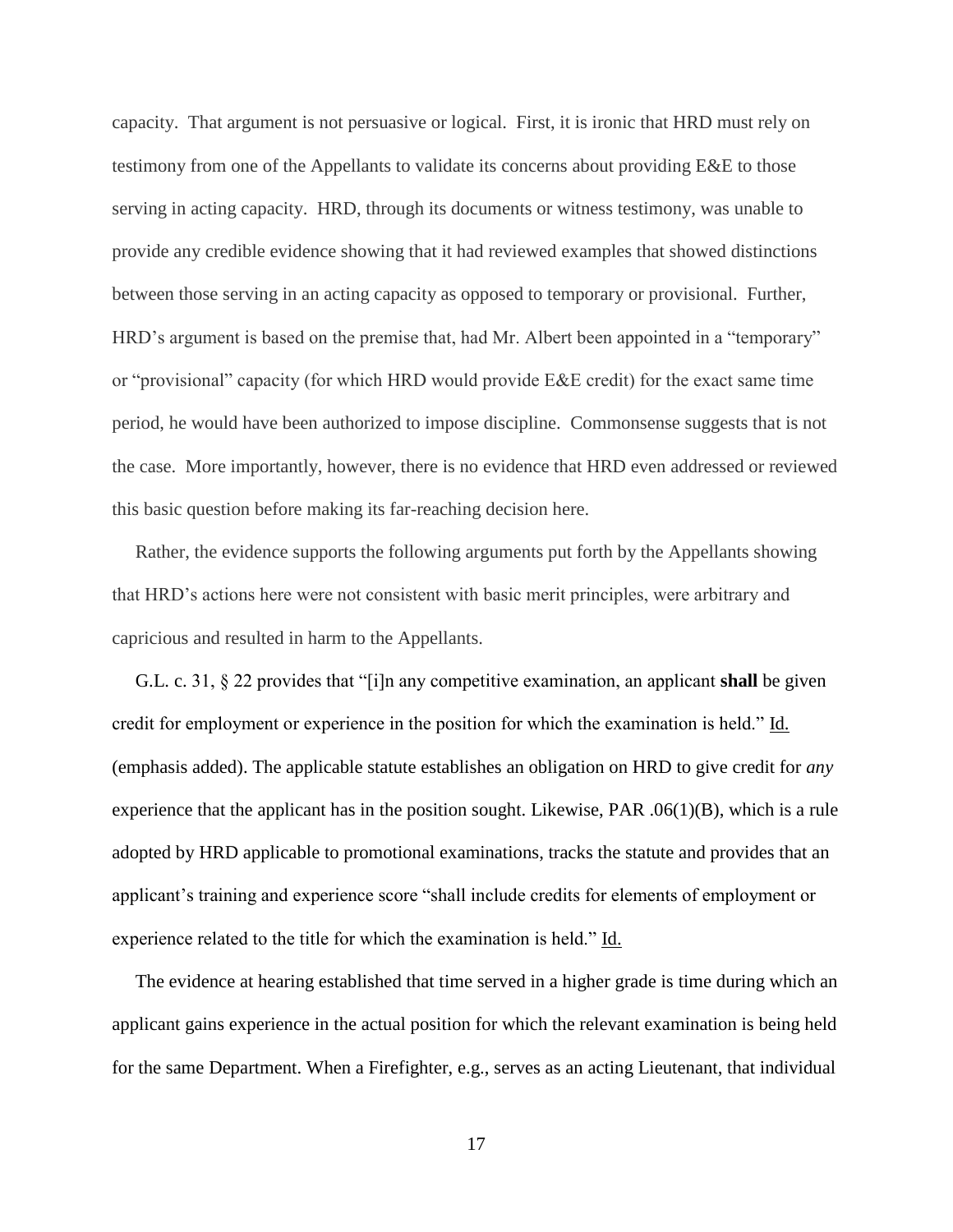is gaining experience in that position. As a result, the Civil Service statue compels HRD to account for this time when that Firefighter goes on to take the Lieutenant exam.

 It is undisputed that since at least 1997 and presumably for years before then, firefighters' time served in a higher grade, including time served in a acting, out-of grade capacity, or for "coverage" purposes, was included in the calculation of an applicant's E&E score in the same way that time served as a provisional or temporary after certification appointment was included. Likewise, it is undisputed that the time served under each designation was verified by HRD in the same exact manner; a firefighter submits their employment verification form listing the amount of time served in a position, whether acting, provisional, or temporary, and the appointing authority, usually a Chief of the Fire Department, would verify whether the amount of time listed was accurate. HRD does not take any additional steps to verify whether an applicant serving in a temporary or provisional appointment is actually performing the duties associated with that position rather HRD relies solely on the appointing authorities' verification.

 I am not persuaded by HRD's argument that there is a distinction between the ability to verify time in an acting position and time in a provisional or temporary position. As already noted, the same methods of verification are undertaken by HRD for time claimed in a provisional or temporary position as time claimed in an acting position. The only distinction between the categories is that provisional and temporary after certification time are referenced in the Civil Service statute whereas acting time is not. There are two issues with HRD's argument. First, despite temporary after certification and provisional appointments being referenced in the Civil Service Statute, HRD could not produce any reason that this fact alone made those appointments easier to verify than acting appointments. HRD does not go into its own records to verify whether paperwork was submitted for a provisional or temporary after certification promotion,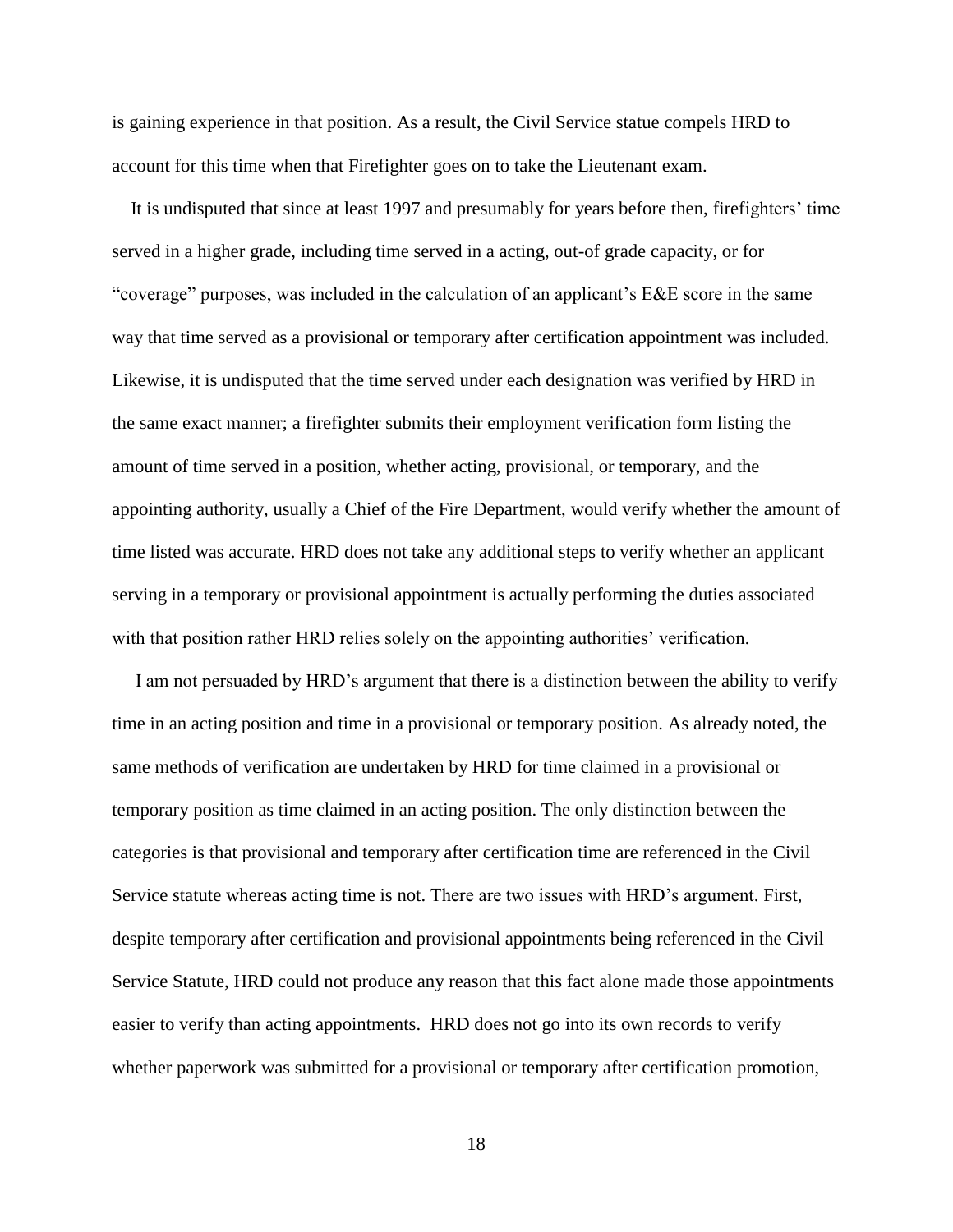like with acting time, HRD merely relies on the appointing authority's verification. The Commission has previously found that the verification form itself "should suffice as a reliable basis for such confirmation" that the applicant performed the duties of a higher rank. Baston v. Human Resources Div, 29 MCSR 62, 64-65 (2016). Thus, HRD's reliance on the concept that it could not verify acting time as the reason for discontinuing its inclusion of such time in E&E calculations is unreasonable and not grounded in common sense because HRD relies on the exact same information when verifying provisional and temporary time as it did for acting time.

 Also, HRD's argument that only temporary after certification and provisional titles are referenced in the statue and therefore the only titles in which a Firefighter can gain creditable experience for exam purposes is wrong because the Civil Service statute, in fact, contemplates other types of appointments, i.e., G.L. c. 31, § 31, emergency appointments. Under § 31, an appointing authority may make an emergency appointment to any civil service position for not more than thirty (30) working days during a sixty (60) day period without complying with the other provisions of a civil service law. Id. Meaning, an appointing authority may appoint an individual to act in a higher rank pursuant to Civil Service law without designating that individual as a temporary or provisional appointment. Under HRD's new rule regarding acting time, it would appear that if an individual served in an emergency appointment and was therefore not a provisional or temporary appointment, that individual would not receive credit for time served in the position despite being appointed pursuant to the Civil Service Statute. Such a result is unreasonable and inconsistent with the Law. Moreover, as detailed above, G.L. c. 31, Section 22 does not permit HRD to exclude actual bonafide experience based upon title alone.

 Additionally, it should be noted that it appears that HRD first decided to reconsider the inclusion of acting time in calculating an applicant's E&E score after questions were raised in an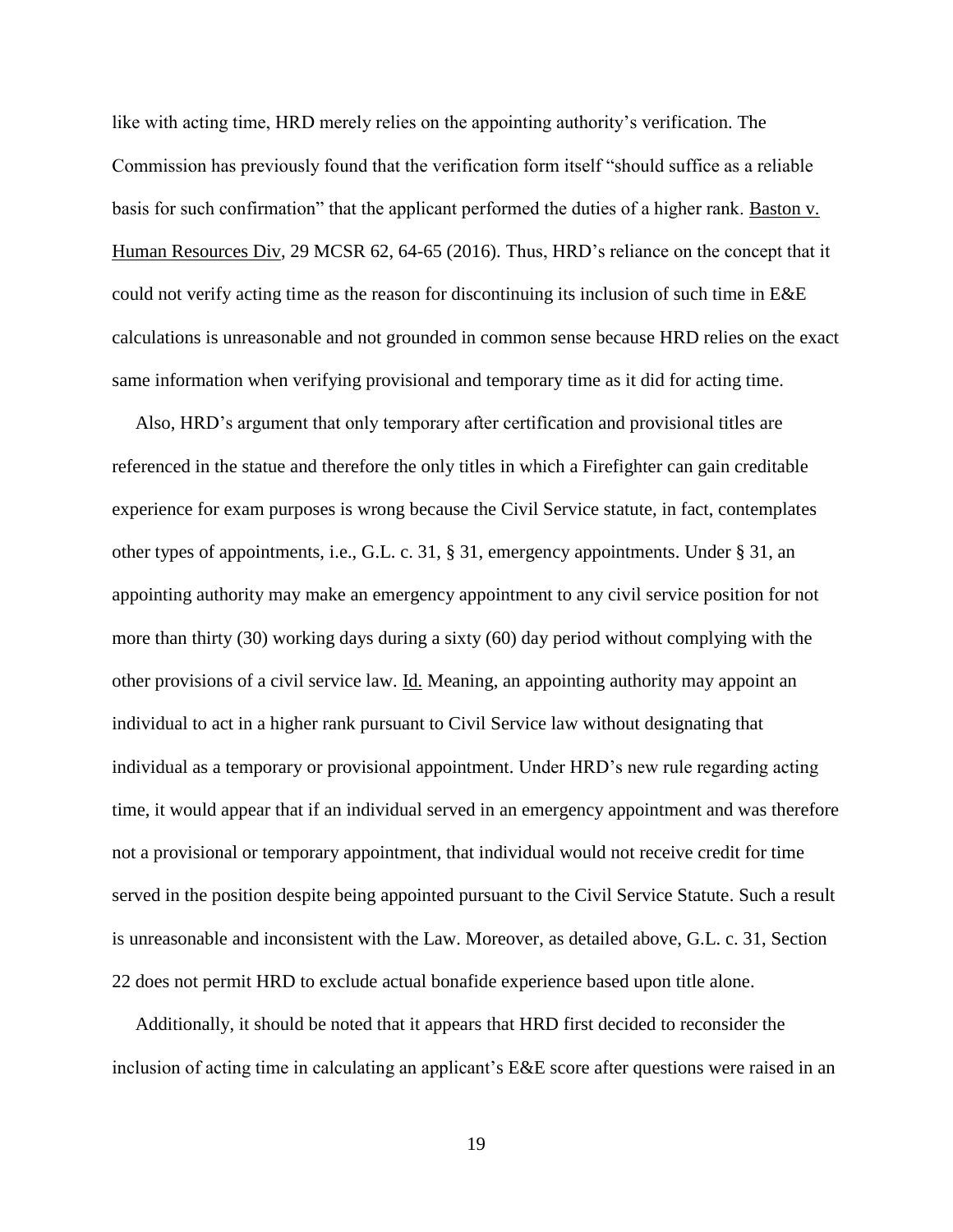unrelated case regarding whether an exam applicant had allegedly listed "acting" time on the E&E portion of the exam which was not accurate. It is perplexing that HRD could take this one instance of an applicant allegedly providing incorrect information about acting time and assert that it justifies a conclusion that acting time cannot be verified. Based on HRD's process for verifying provisional and temporary appointments, one could easily contemplate a situation where the circumstances underlying that unrelated case could occur in the context of someone falsely claiming he/she worked in a provisional or temporary capacity after certification. As is the case with acting time, the only verification that would be required by HRD is that the appointing authority verify that the individual worked in the position. I am therefore unpersuaded that the one instance HRD could point to, could support HRD's decision to no longer credit acting time when calculating an applicant's E&E score.

 The addition of experience credits has real meaning to the career advancement potential of individuals taking promotional exams. HRD's upending of its decades long practice has created conflict between management and employees.<sup>3</sup> The Fire Departments who employ the Appellants in this case, with the exception of Lynn, have consistently used acting appointments to fill short and long-term vacancies. With this new policy by HRD, employees will be forced to challenge the length of acting appointments more often and ensure that appointing authorities are making provisional and temporary appointments the moment a vacancy occurs, no matter how short so as to not lose valuable creditable service.

 $\overline{a}$ 

<sup>&</sup>lt;sup>3</sup> Two cases recently filed with the Civil Service Commission involved communities that had historically used acting out of grade appointments to fill long and short-term vacancies. Using acting out of grade was not an issue for these communities in the past because such time would count towards an applicant's E&E score. Now, with HRD's rule, employees in those communities are asserting the need for their respective Departments to make either provisional or temporary promotions immediately once a position becomes vacant, even if only for a short period of time.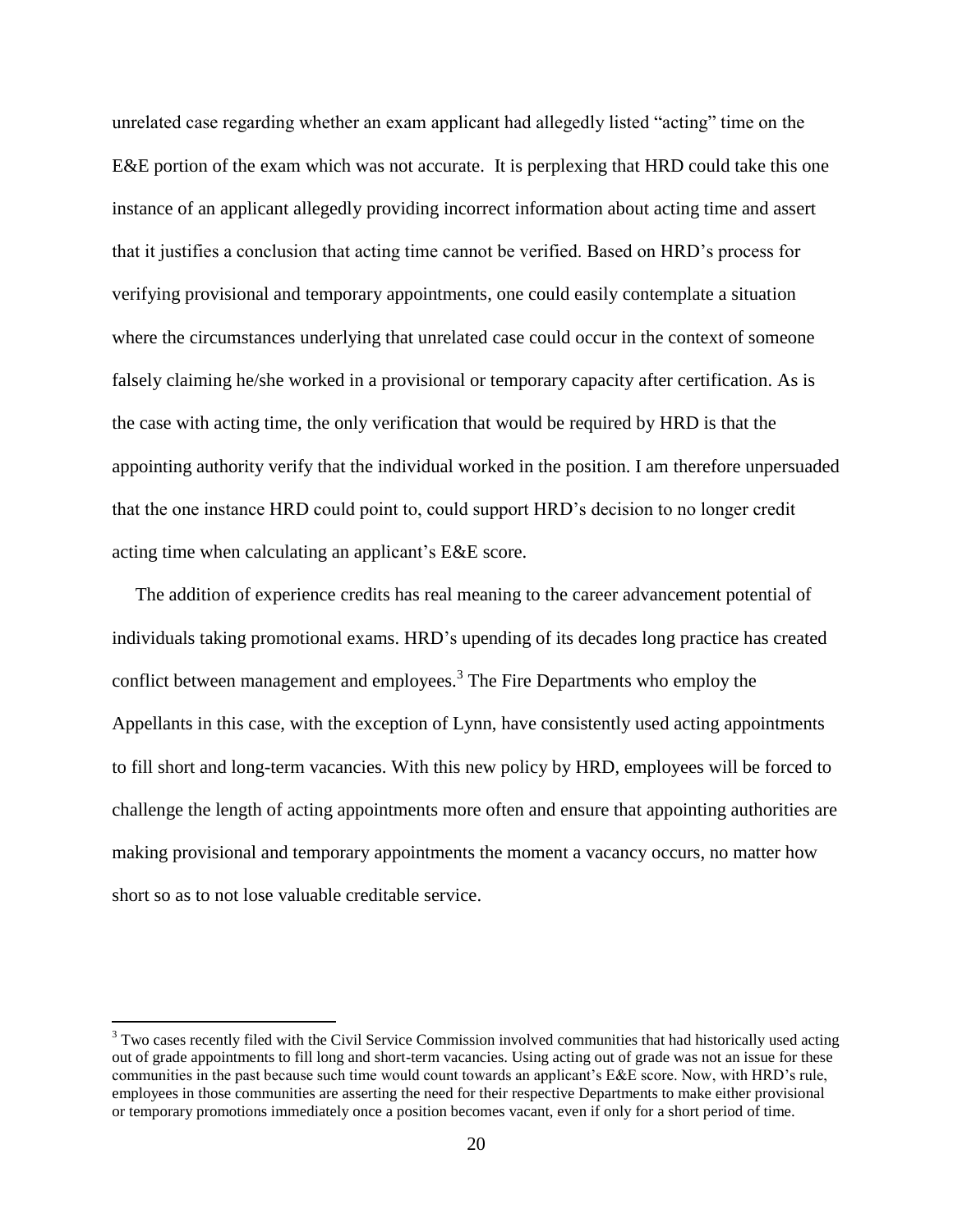#### *Conclusion*

 For all of the above reasons, the Appellants' appeals under Docket Nos. B2-18-033-036 are *allowed*.

#### *Relief*

 Chapter 310 of the Acts of 1993 authorizes the Commission to "take such action as will restore or protect" the rights "of any person" which have been prejudiced "through no fault of his own." (See Thomas v. Civ. Serv. Comm'n & others, 48 Mass. App. Ct. 446 (2000))

 What action the Commission should take here in regard to relief is complicated. The most significant question in regard to relief is whether the Commission's remedy, based on the facts here, should apply only to the Appellants who filed an appeal to the Commission, or to all 2017 promotional examination applicants. HRD, citing the Commission's decision in Boston Police Superior Officers Federation et al v. Boston Police Department and HRD (21 MCSR 237 (2008)), argues that relief, if any, should only be granted to the Appellants who filed the instant appeals. The Appellants argue that the Commission's relief should apply to all exam applicants and that HRD should notify all exam takers; afford them the opportunity to submit evidence supporting their acting time, re-grade those examinations, and then establish new eligible lists, but with any changes having prospective effect only. This is similar to the relief granted by the Commission in Souza v. Human Resources Division, 28 MCSR 624 (2015). In Souza, the Commission concluded that, based on an inadequate review, HRD's decision not to provide E&E credit for a field training officer program was in error. The Commission, in Souza, ordered that HRD grant relief to all exam applicants through a re-scoring process.

 After careful review and consideration, I have concluded that the circumstances here are most similar to the Souza case and that relief, in order to be fair and equitable, must be applied